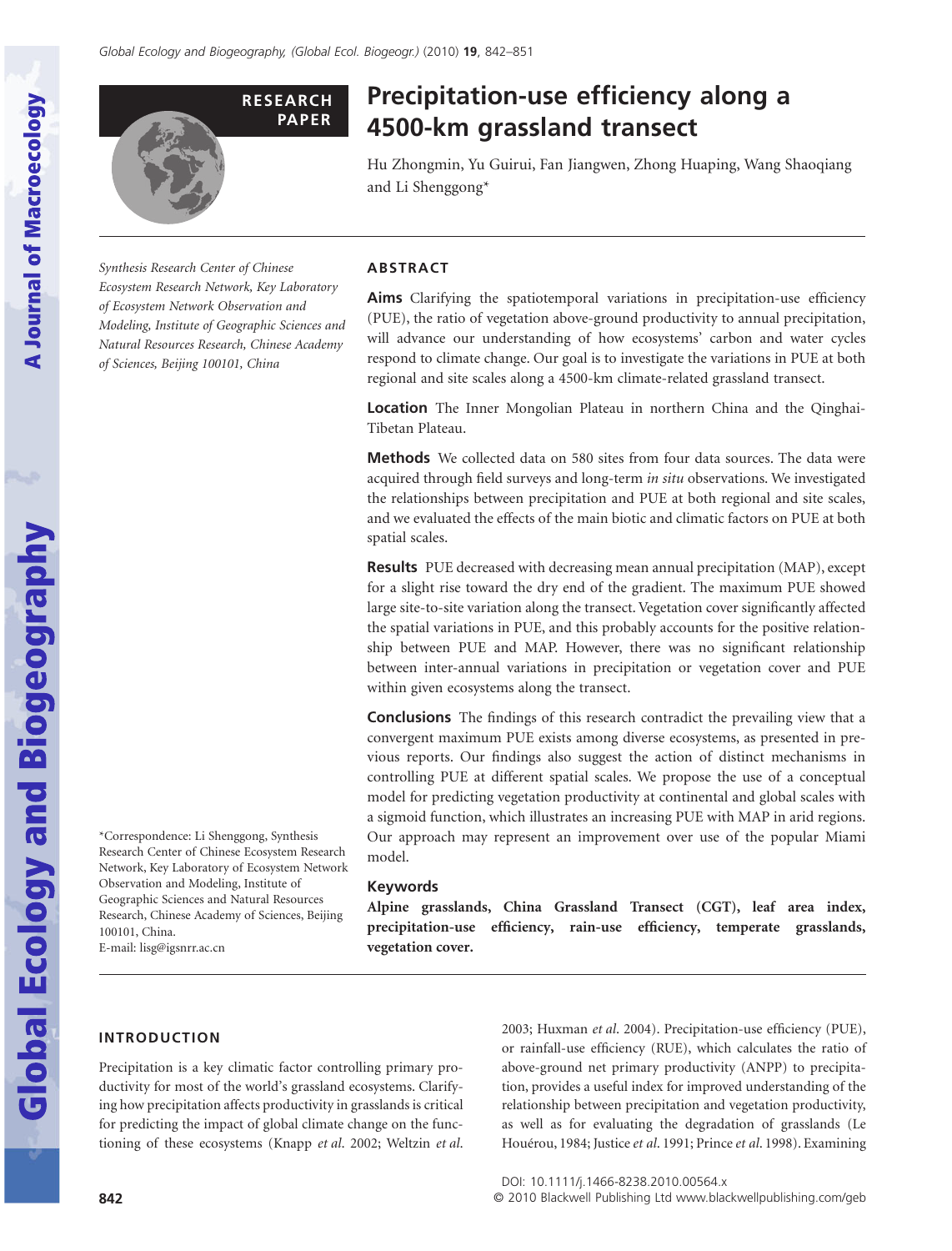the spatiotemporal variations in PUE across a climate gradient is useful for predicting the effects of climate change on vegetation productivity. Further, the results of such examination are helpful in shaping and implementing effective land-management strategies (Prince *et al*. 1998; Huxman *et al*. 2004; Bai *et al*. 2008).

China has the second largest area of grassland in the world; indeed, grassland covers nearly 40% of the country (Fan *et al*. 2008). Much research has sought to improve our knowledge of the structure and function of China's grasslands (Ni, 2004; Bai *et al*. 2004; Hu *et al*. 2007; Fan *et al*. 2008, 2009), but very few reports have documented the spatial and temporal variations in PUE. Recently, Bai *et al*. (2008) described the spatial pattern of PUE along a precipitation gradient in the steppe region of Inner Mongolia. This study improved our knowledge of the relationship between climate and vegetation productivity in China's temperate grasslands. However, their study focused only on Chinese temperate grasslands; the alpine grasslands on the Qinghai-Tibetan Plateau, the highest plateau in the world, were not included. Consequently, the difference in PUE of the two contrasting grassland types remains unclear. In addition, Bai *et al*. (2008) used only 21 sites to assess the spatial variations in PUE, and the researchers used only one site to address the temporal variations in PUE. As the authors acknowledge, more data are needed to clarify the spatiotemporal patterns of PUE as well as the underlying mechanisms.

Indeed, although some researchers have sought to address the spatiotemporal patterns of PUE, few have documented or explained the underlying mechanisms (Huxman *et al*. 2004; Bai *et al*. 2008). According to the definition, PUE can be expressed as

$$
PUE = \frac{ANPP}{PPT} = \frac{ANPP}{T} \times \frac{T}{PPT}
$$
 (1)

where *T* is plant transpiration and PPT is annual precipitation. In the equation, ANPP/*T* is similar to water-use efficiency (WUE) at the leaf level, which is closely linked to plant physiological characteristics and the vapour pressure deficit (VPD) in the air (Scanlon & Albertson, 2004; Xu & Hsiao, 2004; Ponton *et al*. 2006). *T*/PPT describes how much precipitation is used for plant growth, which is jointly influenced by plant physiological processes and the physical processes affecting water loss within the ecosystem (O'Connor*et al*. 2001; Scanlon & Albertson, 2004; Xu & Hsiao, 2004; Hu *et al*. 2008). Since ANPP/*T* and *T*/PPT are controlled by different physiological and physical processes, large uncertainty may exist in the spatiotemporal variations in PUE. For example, in arid climates high WUE allows individual plants to survive, resulting in high ANPP/*T* (Scanlon & Albertson, 2004). Much of the precipitation input, however, might be lost directly via soil-water evaporation and runoff caused by the sparse vegetation conditions or by the conservative water-use strategies of the plants (Paruelo *et al*. 1999; Hu *et al*. 2008). This reduces *T*/PPT and may result in low PUE. Conversely, in humid climates individual plants are likely to have low WUE, but much of the precipitation can be used for plant productivity and lost via transpiration due to dense canopies and high plant growth rates (Yahdjian & Sala, 2006; Hu *et al*. 2008). For these reasons, efforts to clarify the mechanisms controlling the spatiotemporal dynamics of PUE should simultaneously investigate the main factors affecting both ANPP/*T* and *T*/PPT.

By taking the slopes of the relationship between ANPP and annual precipitation (PPT) as PUE, Huxman *et al*. (2004) investigated the spatial variations in PUE across 14 terrestrial ecosystems in nine biomes located throughout North and South America. They found that all sites converged to a common maximum PUE during the driest years. Using a similar approach, Bai *et al*. (2008) also determined a common maximum PUE, as well as a minimum PUE, for Chinese temperate grasslands. This work contributes to a deeper understanding of the relationship between vegetation productivity and precipitation. However, in their studies, the convergent maximum (or minimum) PUE was derived through the spatial relationship between ANPP and PPT (i.e. the slope) at the sites in the driest years, rather than from a direct calculation of the ratios of ANPP to PPT. In some cases, this approach might be problematic because of the different meanings of 'slope' and 'resource-use efficiency' (Verón *et al*. 2005). Furthermore, the 'slope' method is based on an assumption that PUE is highest in the driest year and lowest in the wettest year. One may wonder if, with direct calculation of the maximum PUEs (i.e. the maximum ratio of ANPP to annual precipitation), a common maximum PUE exists across ecosystems and, further, whether the maximum PUE does in fact occur in the driest year and the minimum PUE in the wettest year.

In this study, using data from 580 sites, we addressed the spatiotemporal variations in ANPP and PUE along the China Grassland Transect (CGT), a climate-related transect covering most of China's temperate and alpine grassland types. We investigated the main biotic and abiotic factors (e.g. leaf area index, vegetation cover and VPD) that may affect PUE through their influences on ANPP/*T* and *T*/PPT. In addition to testing the maximum PUE hypothesis presented in previous reports, we sought to answer the following questions: (1) Does PUE increase or decrease with precipitation along the precipitation gradient of the CGT? (2) Are the temporal responses of PUE to interannual variations in precipitation at given sites similar to the spatial responses? (3) Does PUE in the alpine grasslands differ from that in the temperate grasslands under similar conditions of precipitation? We hypothesized that ANPP as well as PUE would increase with mean annual precipitation (MAP) along this transect. We arrived at this hypothesis based on the likelihood that in sites in arid environments, only a small fraction of precipitation could be used for plant growth and, further, that much precipitation would be lost directly via soil evaporation and runoff. With increased MAP, vegetation canopies grow closer and plants have higher growth rates. In these conditions, more precipitation would be used for plant productivity and lost in the form of transpiration.

## **MATERIALS AND METHODS**

#### **Study area**

The China Grassland Transect (CGT) is a *c*. 4500-km transect extending from Hailaer (122.4° E, 46.6° N, 500–700 m a.s.l.) on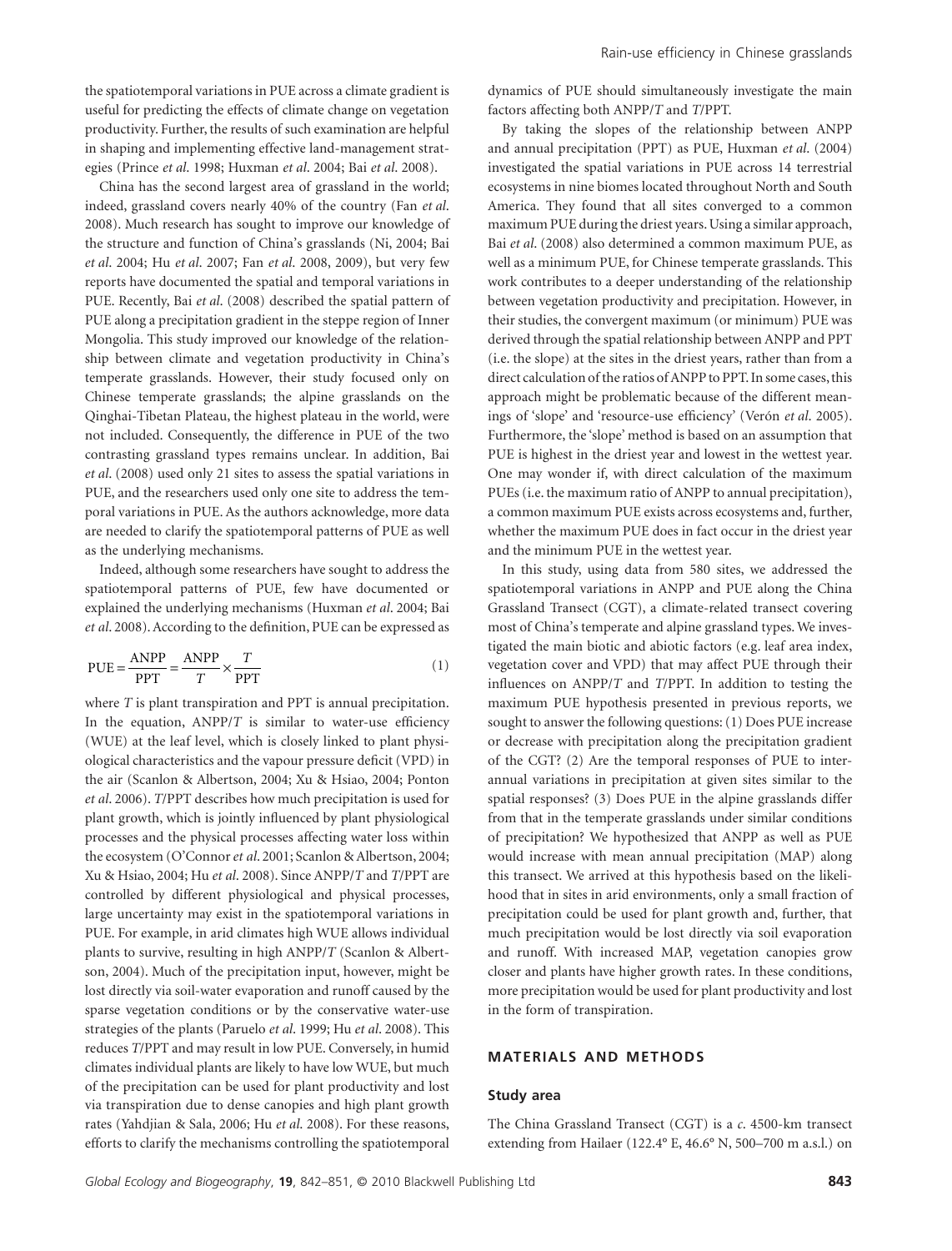

Figure 1 Range of the China Grassland Transect (CGT), gradients of related climate factors and distribution of sampling sites. The left legend indicates four data sources for above-ground net primary productivity (ANPP) and relevant biological variables. The bold line illustrates the boundary between the east and west sections of the CGT. MAP, mean annual precipitation; MAT, mean annual temperature.

the Inner Mongolia Plateau in north-eastern China to Pulan (81.0° E, 30.3° N, 3800–5000 m a.s.l.) in the south-western region of the Tibet Plateau (Fig. 1). The transect covers most of China's grassland types and can be divided into eastern and western sections, based on climate and geographic conditions. The eastern section is located mainly on the Inner Mongolia Plateau in northern China. This area belongs biogeographically to the Eurasia Steppe region, where precipitation is the principal climatic factor limiting plant growth. Five temperate grassland types are included in this section: meadow steppe, typical steppe, desert steppe, steppe desert and desert, which are characterized by decreasing precipitation as one moves from east to west. MAP in this section ranges from about 100 to 600 mm, and mean annual temperature (MAT) ranges from -3 to 9 °C. The soils in this section are chernozems, chestnut, calcic brown and desert soils. More information about the eastern section of the CGT is available in Hu *et al*. (2007). The western section of the CGT is located on the Qinghai-Tibetan Plateau, which is characterized by high altitude (most of the area is above 4000 m a.s.l.) and an alpine climate. The climate in this section is warm and humid in summer and cold and dry in winter. MAP ranges from about 100 to 800 mm, and MAT ranges from -5.8 to 3.7 °C. The main grassland types (and corresponding soil types) are alpine meadow, alpine steppe and alpine desert (DAHV and CISNR, 1996).

#### **Data collection**

In this study, ANPP was estimated as the peak above-ground biomass (including live biomass as well as standing dead biomass produced in the current year) during the growing seasons. This is a popular method for estimating grassland ANPP (Long *et al*. 1992; Scurlock *et al*. 2002). We measured vegetation cover before sampling above-ground biomass, and the replicate measures were the same as that of ANPP. We estimated vegetation cover through use of an empirical method: three or more persons independently visually estimated the vegetation cover for each quadrat. The mean of these visual estimates was used to establish the vegetation cover for the quadrat. To maximize the representativeness of the data used, we collected data on ANPP and relevant biological variables from diverse sources.We collected data on a total of 580 sites using the following four sources (Fig. 1).

#### *Field survey*

During the peak growing seasons of 2003–2006, when vegetation reached its maximum above-ground biomass, we conducted field surveys along the CGT to sample the above-ground biomass. The sampling sites were selected at intervals of *c*. 50 km, and all were protected from herbivore grazing through use of fencing. Above-ground biomass in three independent 1  $\times$ 1 m quadrats was harvested at each site. The sampled biomass was weighed after 48 h of drying in an oven set at 65 °C. For the sites with shrub species, the biomass of current-year twigs was not measured, and thus we could not estimate ANPP. For that reason, we rejected sites containing shrub species. We collected data on 81 sites, 47 of them alpine grasslands and 34 of them temperate grasslands. Statistical analysis indicated that the standard deviations of ANPP for the three replicates, at 86% of the total sites, were less than 20% of the mean values, and the site-to-site differences were extremely significant (one-way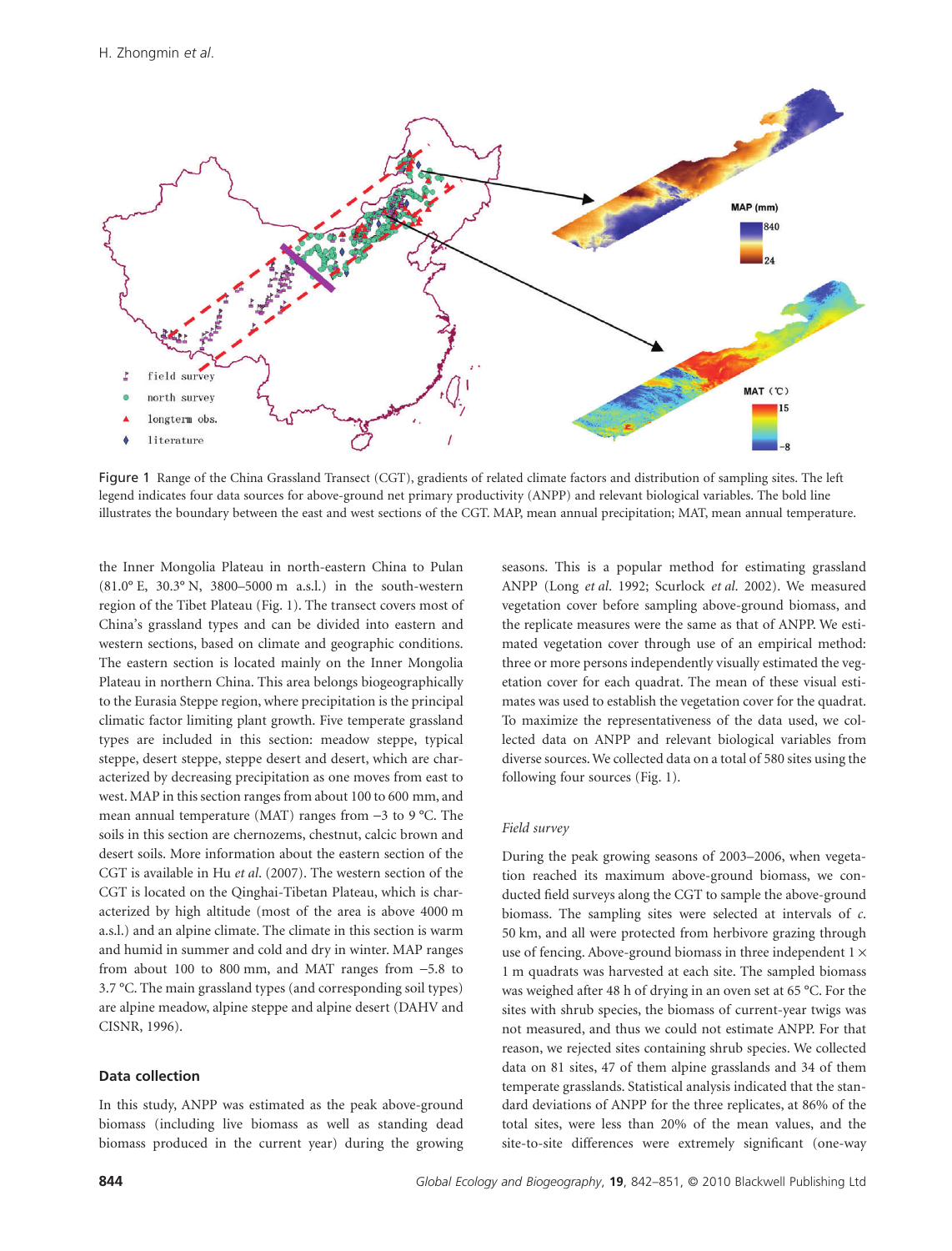ANOVA, *P* < 0.0001). This illustrates that the heterogeneity at each site could be ignored when addressing the pattern of ANPP at the regional scale. This dataset was used to describe the spatial variations in PUE.

#### *North survey*

Supported by the Ministry of Agriculture of China, a background survey was conducted in the peak growing seasons of 1990–1999 to study the forage yield of the temperate grasslands in northern China. Through continuous 10-year field surveys, data from several hundred sites (also protected from grazing) were collected. These data include geographic coordinates, vegetation type, peak above-ground biomass, vegetation cover, etc. (available at: http://www.grassland.net.cn). During the surveys, the current-year twigs and leaves of shrub species from three or more separate quadrats were sampled and weighed. This enabled us to estimate the ANPP of the grassland types with shrub species (i.e. temperate desert steppe, temperate steppe desert and temperate desert). We selected sites located on or adjacent to the CGT and rejected sites with non-zonal vegetation. A total of 443 data sites were selected from this source, which was used to describe the spatial variations in PUE.

## *Long-term observations*

To monitor the seasonal and inter-annual dynamics of grassland forage yield in Inner Mongolia, local governments established permanent study plots for continuous measurement of aboveground biomass, community composition, vegetation cover, etc. These plots were fenced to prevent grazing and to protect the plant communities from other disturbances. Five or more quadrats were used as the replicates for the measurements. For this dataset (also available at: http://www.grassland.net.cn), we took the peak above-ground standing biomass in each growing season as ANPP and rejected sites with non-zonal vegetation. This dataset enabled us to investigate both the spatial and temporal variations in PUE along the precipitation gradient. A total of 23 data sites were selected, and the average duration of the measurements was 7 years.

#### *Literature*

Ni (2004) collected ANPP data on grasslands in northern China from published articles, books and reports. In all cases, ANPP was estimated through measurement of biomass. For our study, we selected data based on long-term measurement (3 years and more). We rejected the sites whose geographic locations overlapped with those in the data source (three sites). We also excluded sites with non-zonal vegetation and not located in or proximate to the CGT. Using this method, 33 data sites were selected to describe the spatial variations in PUE.

We acquired annual precipitation, annual mean temperature and annual mean VPD for 1970–2000 from the public database of the Chinese National Bureau of Meteorology.We interpolated the station-specific data using three-dimensional second-order trend surface analysis  $(1 \times 1 \text{ km} \text{ in resolution})$ . A test of the accuracy of the interpolation method in the western regions of China, where the CGT is located, indicated a relative error of 3% for annual temperature, 7% for annual precipitation and 5% for VPD (Yu *et al*. 2004). This illustrates that the interpolated MAP and VPD used in this study are reliable. Leaf area index (LAI) may also have an important effect on PUE. We acquired LAI data from the MODIS LAI product  $(1 \times 1 \text{ km}; \text{ http://}$ lpdaac.usgs.gov). We calculated the mean LAI in the peak growing season (July and August) during 2003–2005 as the mean maximum LAI for each site.

#### **RESULTS**

#### **Variations in ANPP and PUE along the transect**

To maximize the reliability of our results, we used two datasets with different data numbers and qualities to examine the relationship between ANPP and MAP: the first represented the total data from the 580 sites, and the second reflected data from the 56 sites acquired through long-term measurement (i.e. data sources 3 and 4). Both datasets indicted that ANPP was positively correlated with MAP and that it increased exponentially with MAP (*P* < 0.001), implying an increasing PUE with increasing MAP (Fig. 2). The temperate grasslands showed higher ANPP than the alpine grasslands at the same level of MAP, indicating that the temperate grasslands had higher PUE than the alpine grasslands.

Using the records derived from long-term observation (data source 3), we investigated the spatial variations in the maximum, mean and minimum PUE (PUE<sub>max</sub>, PUE<sub>mean</sub> and PUE<sub>min</sub>, respectively) along the precipitation gradient. There were distinctive spatial variations in the three PUE measurements. Specifically, PUE<sub>max</sub> had the widest range of variation  $(0.10-1.99 \text{ g m}^{-2} \text{ mm}^{-1})$ , followed by PUE<sub>mean</sub>  $(0.07-$ 1.22 g m<sup>-2</sup> mm<sup>-1</sup>) and PUE<sub>min</sub> (0.08–0.79 g m<sup>-2</sup> mm<sup>-1</sup>). These findings revealed no common PUE<sub>max</sub> or PUE<sub>min</sub>, as had been previously proposed (Huxman *et al*. 2004; Bai *et al*. 2008). The results also indicated that PUEmean and PUEmin were positively correlated with MAP ( $P \le 0.05$ ), while PUE<sub>max</sub> was not significantly correlated with MAP. The different variations in the three PUE measurements resulted in a trend in which the significance of the relationships between MAP and the PUE measurements increased from  $PUE_{max}$  ( $P = 0.29$ ,  $R^2 = 0.05$ ) to  $PUE_{mean}$  ( $P = 0.05$ ,  $R^2 = 0.16$ ) and to PUE<sub>min</sub> (*P* = 0.02,  $R^2 = 0.33$ ) (Fig. 3).

At each section of the CGT, both ANPP and PUE decreased with the increase in aridity (ANOVA, *P* < 0.05, Fig. 4). It is worth noting that the alpine grasslands on the Tibetan Plateau had lower ANPP and PUE than the temperate grasslands under similar amounts of precipitation (*t*-test, *P* < 0.05, Fig. 4). For example, at a similar level of MAP, ANPP and PUE of the alpine meadow  $(141 g m^{-2} year^{-1}, 0.33 g m^{-2} mm^{-1})$  were much lower than those of the temperate meadow steppe  $(271 g m<sup>-2</sup> year<sup>-1</sup>$ ,  $0.64$  g m<sup>-2</sup> mm<sup>-1</sup>). Although PUE also decreased with MAP in the temperate grasslands, the trend was not as steep as that for ANPP. At the driest end (i.e. the temperate desert), there was a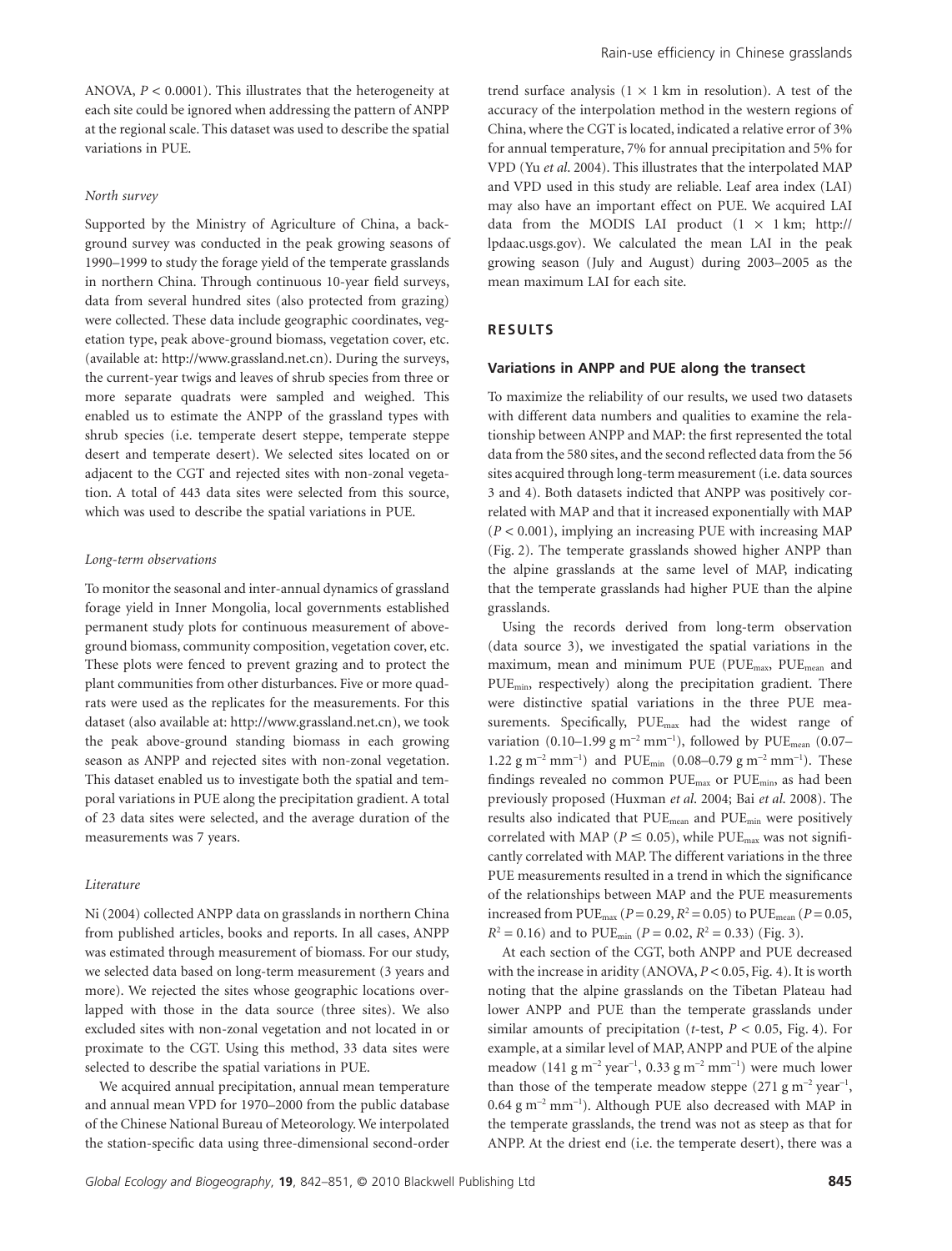

Figure 2 Relationship between mean annual precipitation (MAP) and above-ground net primary productivity (ANPP). In (a) all the 580 sites were included (ANPP = 22.53 $e^{0.004MAP}$ ). The triangles represent the sites of alpine grasslands and the circles represent the sites of temperate grasslands. In (b) only the 56 sites with long-term measurements (data source 3 (dots with SE) and 4 (circles)) were included (ANPP = 24.47e0.005MAP, Hu *et al*. 2007).



Figure 3 Relationships between mean annual precipitation (MAP) and three measurements of precipitation use efficiency (PUE): PUEmax, maximum PUE; PUEmean, mean PUE; PUEmin, minimum PUE.

slight increase of PUE (Fig. 4b). This implies that PUE is more conservative than ANPP for the ecosystems in this study.

Using the long-term observation data (data source 3), we also investigated the temporal relationship between PUE and annual precipitation within given ecosystems on the CGT. The results indicated that PUE was only slightly correlated (negatively) with annual precipitation ( $P < 0.05$ ,  $R^2 < 0.06$ ) at only 2 of the 23 sites, which differs from the results at the transect scale. This indicates that increased annual precipitation has little impact on the temporal PUE for most ecosystems along this transect.

## **Factors affecting the spatiotemporal variations in PUE**

Spatially, the climatic and biotic factors showed significant correlation with each other, owing to the combined effects of longitude (precipitation gradient), latitude (temperature gradient) and elevation (Table 1). As MAP increased, MAT and VPD decreased, while LAI and vegetation cover increased. And, as expected, LAI and vegetation cover were significantly correlated with each other  $(P < 0.001)$ .

We conducted correlation and regression analysis to investigate the effects of the climatic and biotic factors on the spatial variations in PUE. The results indicated that both vegetation cover and LAI were linearly correlated with PUE (*P* < 0.001, Fig. 5). But the explanatory ability of LAI  $(R^2 = 0.07)$  was much weaker than that of vegetation cover  $(R^2 = 0.20)$ . Besides, no significant relationship was found between PUE and VPD  $(P > 0.05)$ .

In contrast to the results at the transect scale, vegetation cover, as well as the other factors mentioned above, were not significantly correlated with PUE at the site scale (Fig. 6). This means that the inter-annual variations in vegetation cover did not have significant impacts on PUE within given ecosystems on the CGT.

## **DISCUSSION**

#### **Spatial variations in PUE**

The PUE values of typical Chinese grasslands (0.13–  $0.64$  g m<sup>-2</sup> mm<sup>-1</sup>, Fig. 4b) are within the range  $(0.05-$ 1.81 g m-<sup>2</sup> mm-<sup>1</sup> ) reported by Le Houérou *et al*. (1988) for the rest of the world's grassland ecosystems in arid regions. Our values of PUE for China's temperate grasslands are also close to those of Bai *et al*. (2008). Furthermore, this study indicates that the alpine grasslands had lower PUE than the temperate grasslands at similar levels of precipitation. This is probably due to the adverse environmental conditions in alpine regions (e.g. low temperature and short growing season, heavy winds, strong solar radiation, etc.). It is noteworthy that there was a slight increase in PUE at the dry end of the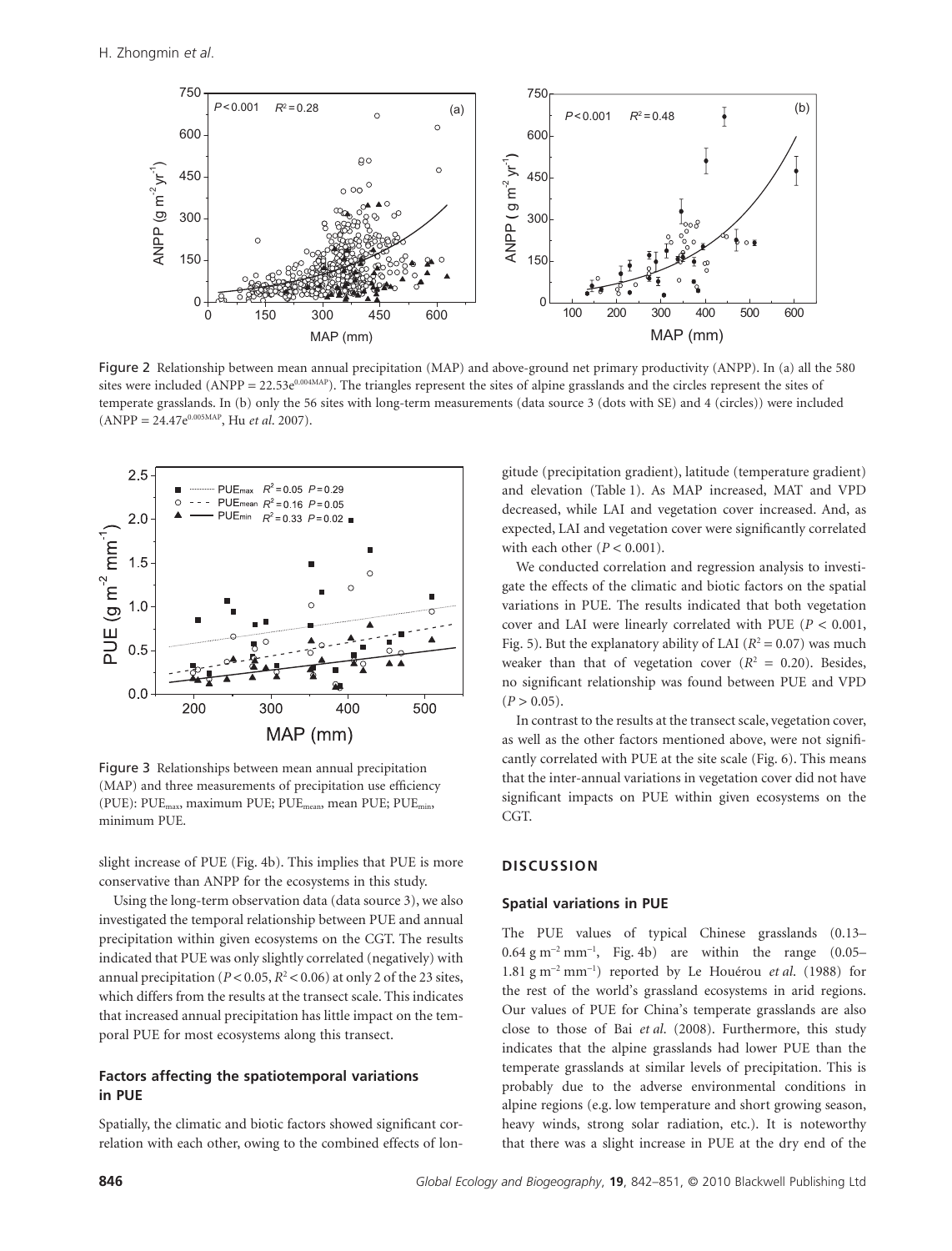

Figure 4 Mean values of above-ground net primary productivity (ANPP) (a) and precipitation use efficiency (PUE) (b) for the following grassland types: MS, meadow steppe (*n* = 65); TS, typical steppe ( $n = 208$ ); DS, desert steppe ( $n = 164$ ); SD, steppe desert ( $n = 59$ ); D, desert ( $n = 37$ ); AM, alpine meadow  $(n = 24)$ ; AS, alpine steppe  $(n = 23)$ . The error bars depict standard errors. The letters above the error bars indicate significant differences between the grassland types. Bars that do not have a common letter are significantly different at  $P \leq 0.05$ (*t*-test). The numbers in brackets (*x*-axis) are the average mean annual precipitation (MAP) for the grassland types.

Table 1 Pearson's correlations among main climatic and biotic variables.

|            | <b>MAT</b> | <b>VPD</b> | VC.      | LAI      |
|------------|------------|------------|----------|----------|
| MAP        | $-0.527$   | $-0.780$   | 0.597    | 0.722    |
| <b>MAT</b> |            | 0.910      | $-0.611$ | $-0.310$ |
| <b>VPD</b> |            |            | $-0.672$ | $-0.488$ |
| VC.        |            |            |          | 0.454    |

MAP, mean annual precipitation; MAT, mean annual temperature; VPD, vapour pressure deficit; VC, vegetation cover; LAI, leaf area index. *P* < 0.01 for all correlations.

eastern section of the CGT (Fig. 4). This might be related to the fact that desert plants have adapted to an extremely dry climate by using water held in deeper soil layers (Jobbagy & Sala, 2000).



Figure 5 Spatial correlations between precipitation use efficiency (PUE) and (a) vegetation cover, (b) leaf area index (LAI).



Figure 6 Relationship between vegetation cover and annual precipitation use efficiency (PUE) at the site scale (data source 3). Each letter represents observations of PUE and vegetation cover in different years at a given site. The fit line and statistical notes indicate the cross-sites relationship between vegetation cover and PUE.

The results of this study, which are consistent with our hypothesis, illustrate an increased PUE with increasing MAP along the CGT, except in alpine grasslands where there was no obvious increase of PUE with MAP (Fig. 2a). We ascribe this to the uncertainties resulting from the measurements of the field survey, which were based on only a single year. When averaging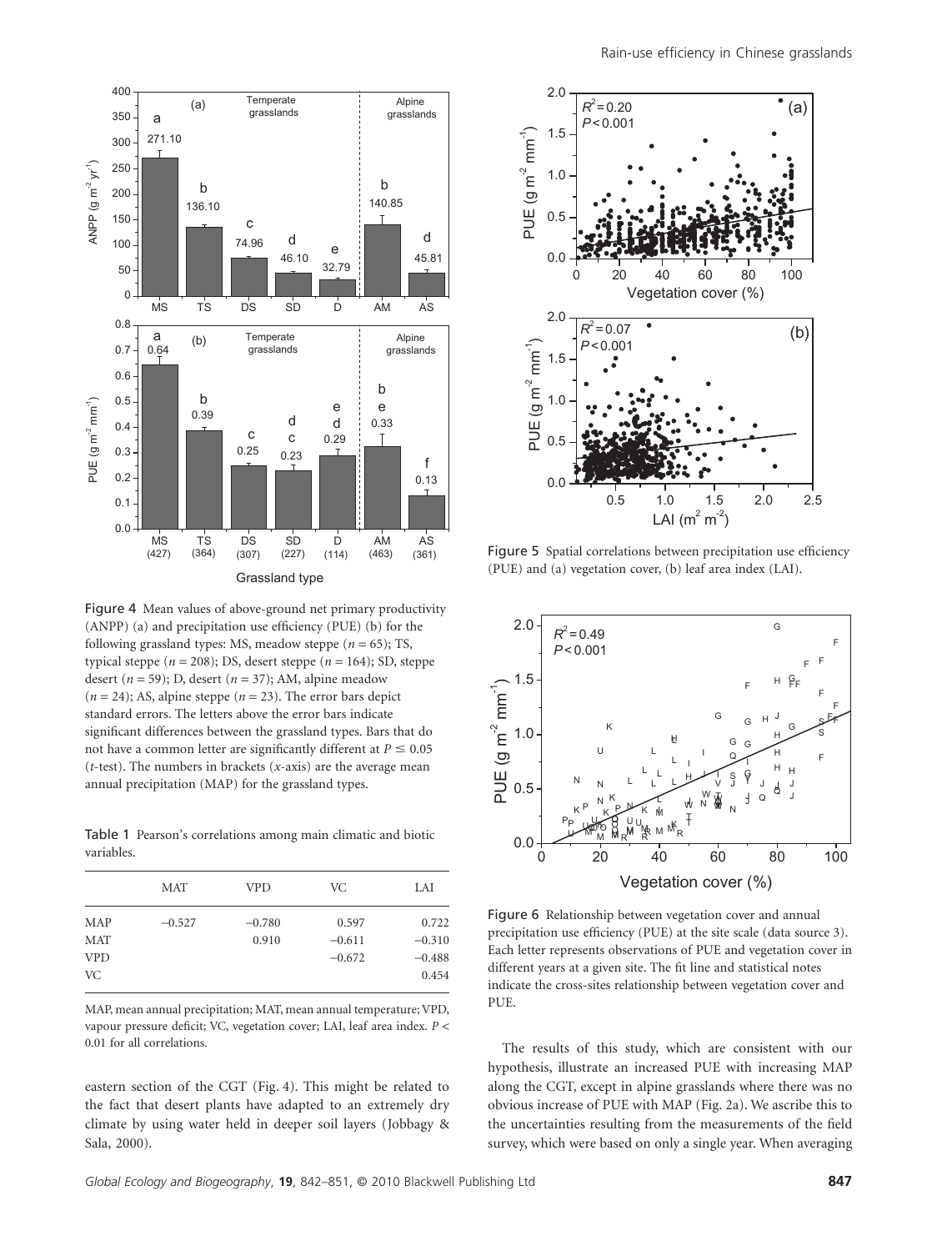PUE at the grassland-type level, through which such uncertainties can be largely reduced, one sees obvious differences in the PUEs of the wetter alpine meadow and the drier alpine steppe (Fig. 4b). Our results agree with the results of Le Houérou (1984), Prince *et al*. (1998) and Bai *et al*. (2008), in which PUE increased with MAP. However, many previous reports showed linear relationships between MAP and ANPP along environmental gradients, suggesting constant spatial PUEs (Sala *et al*. 1988; Lauenroth & Sala, 1992; Lauenroth *et al*. 2000; Knapp & Smith, 2001). By contrast, Huxman *et al*. (2004) found that PUE decreased with the increase of MAP across North America. Similarly, Leith (1975) investigated the relationship between net primary productivity (NPP) and MAP at the global scale and developed the widely used Miami model to predict NPP with MAP. By comparing these results, one can conclude that the MAP ranges and ecosystem types involved in each work are different. In the studies showing increased PUE with MAP, the MAP was typically less than 600 mm and the ecosystems were deserts or grasslands in arid regions. In the studies suggesting near constant PUEs, the MAP was typically less than 1500 mm and the ecosystems were mainly grasslands with a few dry forests. Meanwhile, in the studies finding that PUE decreased with MAP, the MAP ranged from the dry end (less than 100 mm) to the wet end (more than 3000 mm) and diverse biomes were included (e.g. Leith, 1975; Huxman *et al*. 2004). Apparently, when the range of MAP and the ecosystem types were narrowed toward the dry end, the spatial variation in PUE would shift from a decrease to an increase with increasing MAP. Further, Paruelo *et al*. (1999) investigated the spatial variation in PUE (estimated as the slope of the relationship between ANPP and precipitation) across a precipitation gradient (200– 1200 mm). They found that PUE was low at both the dry and wet ends and peaked around 475 mm, which is quite close to the wet end of this study. Based on our review of the work mentioned above, we suggested that PUE would increase at first and then decrease with increasing MAP at continental and global scales. We further proposed a conceptual model describing the relationship between ANPP (or NPP) and MAP, with a sigmoid function at the scales of the continent and above (Fig. 7). In comparing the conceptual model with the Miami model, it is likely that the Miami model overestimates NPP for ecosystems in arid and semi-arid regions. Further study based on sound datasets is needed to test this conceptual model.

Our data illustrate that both PUEmax and PUEmin varied greatly across the sites along the CGT. This runs counter to the research of Huxman *et al*. (2004) and Bai *et al*. (2008), which concluded a common spatial PUEmax. We ascribe this discrepancy to the different methods used to calculate  $PUE_{max}$ . In the work of Huxman *et al*. (2004) and Bai*et al*. (2008), the 'common spatial  $PUE<sub>max</sub>$ ' was estimated as the slope of the relationship between annual precipitation and ANPP in the driest year, rather than the maximum value of the ratio of ANPP to annual precipitation. Actually, the slope indicates the sensitivity of ANPP to changes in annual precipitation, which may lead to incorrect conclusions when it is used as PUE (Verón *et al*. 2005). Furthermore, the 'slope' approach is based on the assumption



Figure 7 A conceptual model (dashed line) describing the relationship between mean annual precipitation (MAP) and above-ground net primary productivity (ANPP) (or NPP) at continental and above scales. The solid line illustrates the Miami model (Leith, 1975). Changes of the slope of the relationship curve reflect the spatial variations in precipitation use efficiency (PUE) with MAP. Referring to the results of Paruelo *et al*. (1999) and this study, the broken line illustrates that the 'turning point' may change in a MAP range of 400–600 mm due to the effects of climate and soil conditions in different regions.

that PUE is highest in the driest year and lowest in the wettest year. Our data showed that this assumption is faulty in most cases. Thus, one should regard with caution the view that a common PUEmax or PUEmin exists among ecosystems.

Notably, the temporal variations in PUE decreased from PUEmax to PUEmin, resulting in a gradual increase in the significance between MAP and the three PUE measurements (Fig. 3). While we failed to identify the underlying mechanism, this result may have important implications regarding the water-use strategy of vegetation amid fluctuating climatic conditions.

#### **Factors affecting variations in PUE**

**Example 1**<br>  $\overrightarrow{AB}$ <br>  $\overrightarrow{BC}$ <br>  $\overrightarrow{AB}$ <br>  $\overrightarrow{AB}$ <br>  $\overrightarrow{AB}$ <br>  $\overrightarrow{AB}$ <br>  $\overrightarrow{AB}$ <br>  $\overrightarrow{AB}$ <br>  $\overrightarrow{AB}$ <br>  $\overrightarrow{AB}$ <br>  $\overrightarrow{AB}$ <br>  $\overrightarrow{AB}$ <br>  $\overrightarrow{AB}$ <br>  $\overrightarrow{AB}$ <br>  $\overrightarrow{AB}$ <br>  $\overrightarrow{AB}$ <br>  $\overrightarrow{AB}$ <br>  $\overrightarrow{AB}$ <br>  $\overrightarrow{AB}$ <br>  $\overrightarrow{AB}$ <br>  $\overrightarrow{AB}$ We found a significant correlation between vegetation cover, an index of vegetation constraints (Yahdjian & Sala, 2006) and PUE along the climate gradient. This is consistent with the hypothesis of Paruelo *et al*. (1999), who proposed that vegetation constraints may result in a low PUE in dry areas. Further, the research of O'Connor *et al*. (2001) indicated that high vegetation cover would greatly reduce runoff and help conserve more water in the soil for plant growth. It is surprising that LAI, another measure of vegetation constraints, had only a minor effect on PUE, despite the fact that LAI plays a key role in determining ecosystem-level WUE for the grasslands of the CGT (Hu *et al*. 2008). To compare the effects of vegetation cover and LAI on PUE – assuming a balance between water input (precipitation) and output (evapotranspiration and runoff), with an omission of the downward infiltration of precipitation – we re-expressed equation 1 as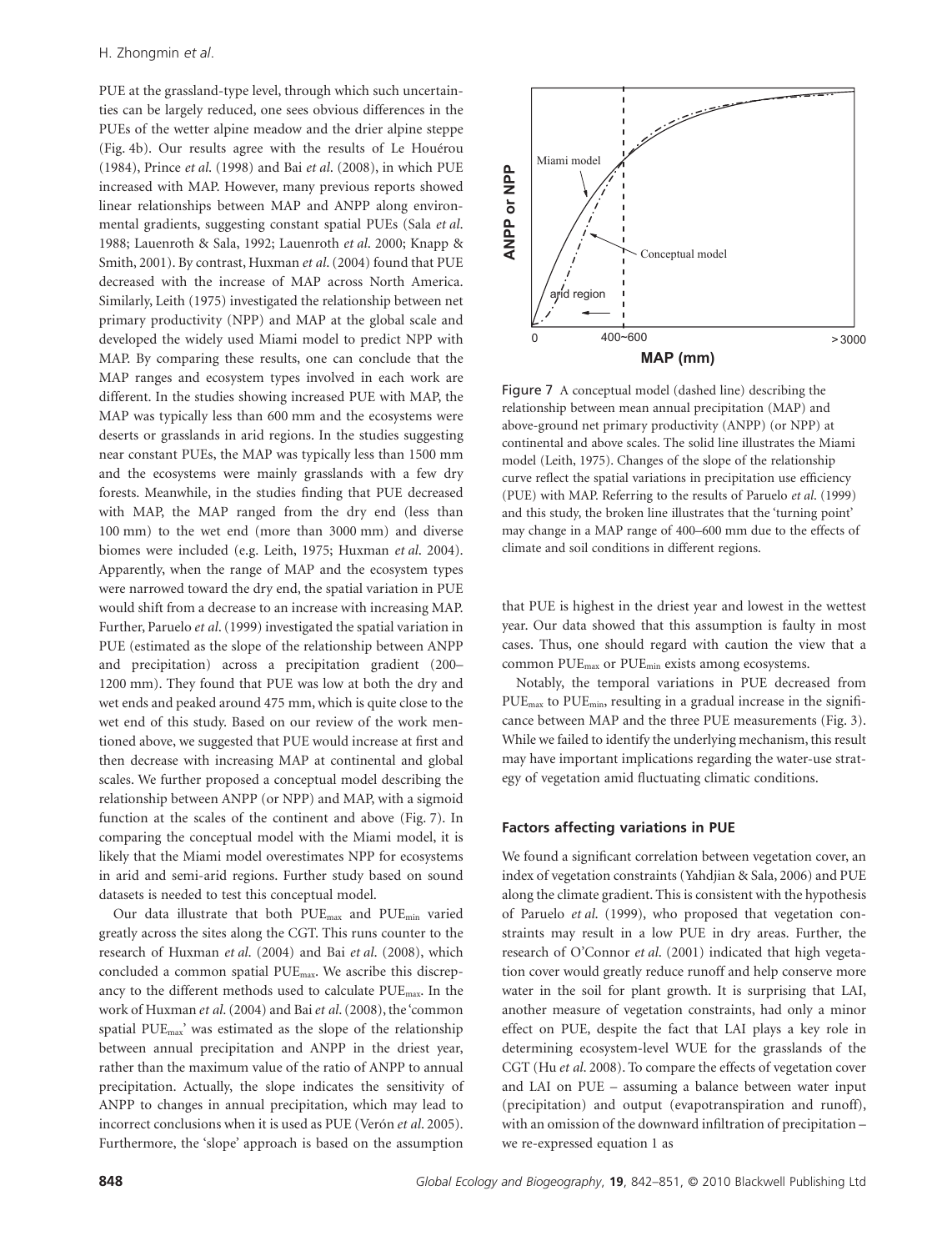

ratio of runoff to precipitation (*R*/PPT) and (a) vegetation cover, (b) Leaf area Index (LAI).

$$
PUE = \frac{ANPP}{ET} \times \frac{ET}{PPT} = \frac{ANPP}{ET} \times \left(1 - \frac{R}{PPT}\right)
$$
 (2)

where ET is evapotranspiration and *R* is runoff. Assuming a fixed ratio of GPP to ANPP, *a*, equation 2 can be re-expressed as

$$
PUE = \frac{aGPP}{ET} \times \left(1 - \frac{R}{PPT}\right) = aWUE \times \left(1 - \frac{R}{PPT}\right).
$$
 (3)

Based on the established relationship between LAI and ecosystem WUE (WUE = 0.459 ¥ LAI + 0.128) (Hu *et al*. 2008), we estimated ecosystem WUE in equation 3 using LAI data. By setting a minimum of *R*/PPT as zero (i.e. all precipitation was lost via evapotranspiration), we estimated *a* as approximately 3, and then *R*/PPT. The result indicated that the estimated *R*/PPT was significantly correlated with PUE and vegetation cover (*P* < 0.001) but not with LAI (Fig. 8), implying that LAI had much less impact on runoff, and hence on PUE, than vegetation cover.

This study found no significant relationship between PUE and VPD, suggesting that the mechanisms affecting WUE would shift from the leaf level to ecosystem level and, further, that it might be questionable to predict the response of ecosystem productivity to climate based merely on knowledge derived at the leaf level. Notably, soil texture and soil nutrients may also have some effects on spatial PUE through their influence on waterholding capacity and plant productivity (Le Houérou, 1984). Future research should pay special attention to the relationship between soil types and PUE in the study area.

Unlike results at the transect scale, the inter-annual variations in PUE at most of the sites were not correlated with annual precipitation. Further, vegetation cover also showed no significant effect on temporal PUE, reflecting distinct mechanisms controlling PUE at local and regional scales (Fig. 6). Bai *et al*. (2008) also found distinct patterns of between-site and betweenyear variations in PUE. They found that the temporal PUE negatively correlated with annual precipitation at the study site. In our study, however, PUE was negatively correlated with annual precipitation at only 2 of the 23 sites, indicating that, for most of China's temperate grasslands, increased annual precipitation would not reduce or improve PUE within given ecosystems. We speculate that distinct patterns of PUE at site and regional scales may be relevant to the varying importance of precipitation. At the regional scale, precipitation, beyond its direct impact, could improve ANPP and hence PUE through its indirect effects on the composition and species diversity of plant communities (Paruelo *et al*. 1999; Yahdjian & Sala, 2006). At the site scale, however, without the greater range of biotic response provided by distinctive plant communities, the response of ANPP to annual precipitation would be greatly reduced (Lauenroth & Sala, 1992; Paruelo *et al*. 1999; Yahdjian & Sala, 2006). Furthermore, other factors beyond the total amount of annual precipitation affect the inter-annual variations in ANPP, including the seasonal distribution of precipitation, along with air temperature and the productivity of the previous year (Jobbagy & Sala, 2000; O'Connor*et al*. 2001; Oesterheld *et al*. 2001; Knapp *et al*. 2002). The effects of these factors may weaken the site-scale relationship between annual precipitation and ANPP and PUE.

The results of this study were derived from the sites where grazing activities had been largely excluded. This begs the question: how would the PUE pattern differ for most of the world's grasslands that experiencing regular grazing? Generally, grazing leads to some degree of degradation of grasslands. Such degradation is likely to cause a decline in PUE through changes in vegetation cover as well as soil structure and nutrient conditions (Le Houérou, 1984). As a result, the pattern of PUE for grasslands used for grazing would, to a large degree, be determined by the extent of the grazing pressure.

## **CONCLUSIONS**

Our study illustrates that the maximum PUE varied greatly across sites along the CGT, which runs counter to the prevailing view that a common maximum PUE exists across the ecosystems situated along a precipitation gradient. Vegetation cover was significantly correlated with the spatial variations in PUE, which was probably the main reason for the positive correlation between PUE and MAP. At the site scale, however, most ecosystems showed no significant correlation between annual precipitation and PUE, and higher vegetation cover did not significantly increase annual PUE. Based on the results of our study, as well as those of previous reports, we proposed a conceptual model to describe the relationship between MAP and ANPP (or NPP), with a sigmoid function. This approach might mark an improvement over reliance on the Miami model. In addition, our work highlights the importance of further studies to clarify the distinct mechanisms at work in controlling PUE at local and regional scales.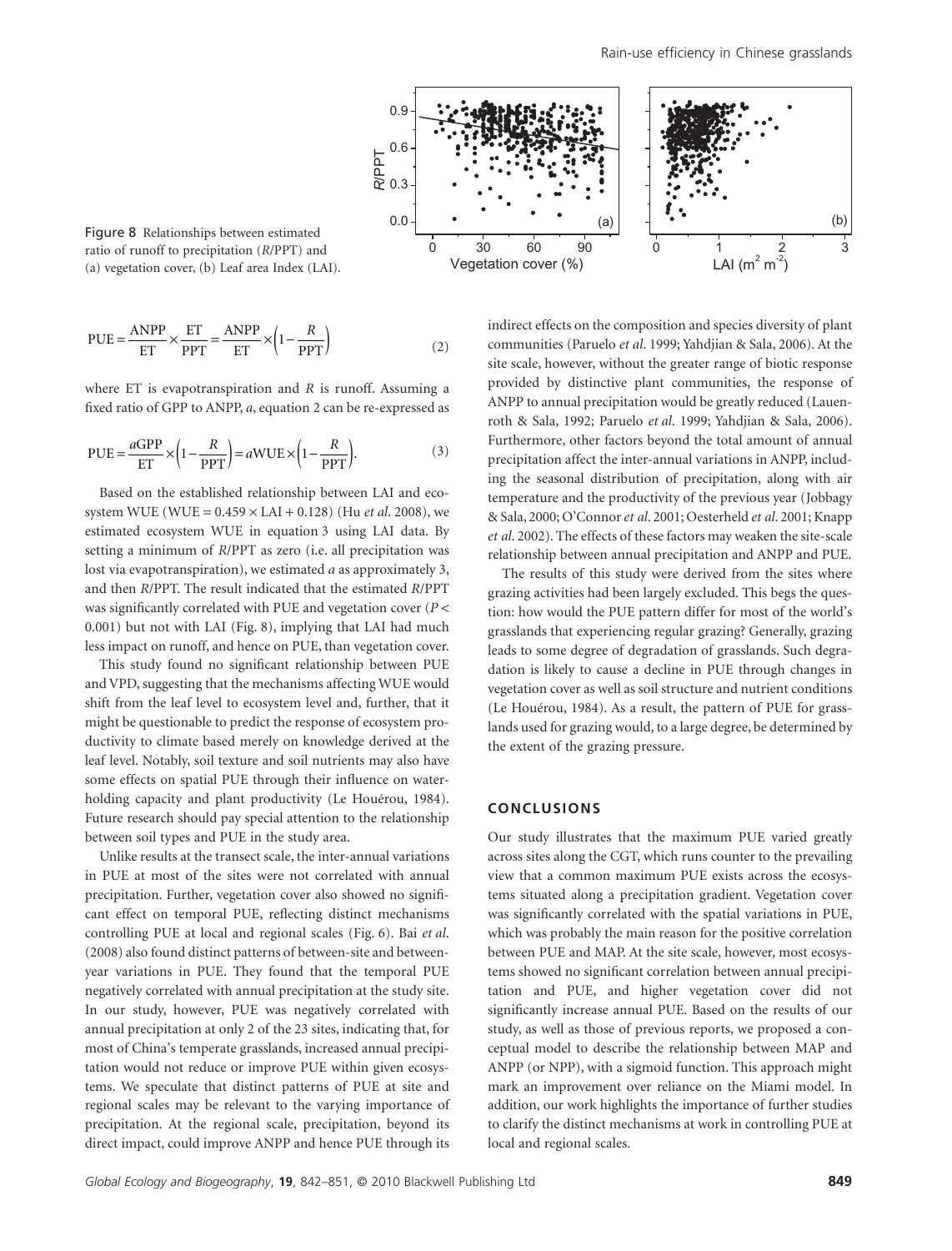# **ACKNOWLEDGEMENTS**

This research was jointly funded by National Natural Science Foundation of China (grant nos 30590381, 40971027), the State Key Technologies R&D Program (grant no. 2006BAC08), the 'Hundred Talents' Program of the Chinese Academy of Sciences, and the National Key Research and Development Program (grant no. 2010CB833501). We thank Gao Lupeng, Han Bin, Chen Bin and Zhang Wenyan for their assistances in the field work and lab processing. Zhang Li processed the MODIS LAI product. We are grateful to David C. Brill, Institute for a Secure and Sustainable Environment, the University of Tennessee for English editing and revising. Two anonymous referees provided valuable suggestions for the improvement of the manuscript.

# **REFERENCES**

- Bai, Y.F., Han, X.G., Wu, J.G., Chen, Z.Z. & Li, L.H. (2004) Ecosystem stability and compensatory effects in the Inner Mongolia grassland. *Nature*, **431**, 181–184.
- Bai, Y.F., Wu, J.G., Xing, Q., Pan, Q.M., Huang, J.H., Yang, D.L. & Han, X.G. (2008) Primary production and rain use efficiency across a precipitation gradient on the Mongolia plateau. *Ecology*, **89**, 2140–2153.
- Department of Animal Husbandry and Veterinary, Institute of Grasslands, Chinese Academy of Agricultural Sciences (DAHV) and Commission for Integrated Survey of Natural Resources, Chinese Academy of Sciences (CISNR) (1996) *Rangeland resources of China*. China Agricultural Science and Technology Press, Beijing.
- Fan, J.W., Zhong, H.P., Harris, W., Yu, G.R., Wang, S.Q., Hu, Z.M. & Yue, Y.Z. (2008) Carbon storage in the grasslands of China based on field measurements of above- and belowground biomass. *Climatic Change*, **86**, 375–396.
- Fan, J.W., Wang, K., Harris, W., Zhong, H.P., Hu, Z.M., Han, B., Zhang, W.Y. & Wang, J.B. (2009) Allocation of vegetation biomass across a climate-related gradient in the grasslands of Inner Mongolia. *Journal of Arid Environments*, **73**, 521–528.
- Hu, Z.M., Fan, J.W., Zhong, H.P. & Yu, G.R. (2007) Spatiotemporal dynamics of aboveground primary productivity along a precipitation gradient in Chinese temperate grassland. *Science in China Series D – Earth Sciences*, **50**, 754–764.
- Hu, Z.M., Yu, G.R., Fu, Y.L., Sun, X.M., Li, Y.N., Shi, P.L., Wang, Y.F. & Zheng, Z.M. (2008) Effects of vegetation control on ecosystem water use efficiency within and among four grassland ecosystems in China. *Global Change Biology*, **14**, 1609– 1619.
- Huxman, T.E., Smith, M.D., Fay, P.A., Knapp, A.K., Shaw, M.R., Loik, M.E., Smith, S.D., Tissue, D.T., Zak, J.C., Weltzin, J.F., Pockman, W.T., Sala, O.E., Haddad, B.M., Harte, J., Koch, G.W., Schwinning, S., Small, E.E. & Williams, D.G. (2004) Convergence across biomes to a common rain-use efficiency. *Nature*, **429**, 651–654.
- Jobbagy, E.G. & Sala, O.E. (2000) Controls of grass and shrub aboveground production in the Patagonian steppe. *Ecological Applications*, **10**, 541–549.
- Justice, C.O., Dugdale, G., Townshend, J.R.G., Narracott, A.S. & Kumar, M. (1991) Synergism between NOAAAVHRR and Meteosat data for studying vegetation development in semiarid West Africa. *International Journal of Remote Sensing*, **12**, 1349–1368.
- Knapp, A.K. & Smith, M.D. (2001) Variation among biomes in temporal dynamics of aboveground primary production. *Science*, **291**, 481–484.
- Knapp, A.K., Fay, P.A., Blair, J.M., Collins, S.L., Smith, M.D., Carlisle, J.D., Harper, C.W., Danner, B.T., Lett, M.S. & McCarron, J.K. (2002) Rainfall variability, carbon cycling, and plant species diversity in a mesic grassland. *Science*, **298**, 2202– 2205.
- Lauenroth, W.K. & Sala, O.E. (1992) Long-term forage production of North-American shortgrass steppe. *Ecological Applications*, **2**, 397–403.
- Lauenroth, W.K., Burke, I.C. & Paruelo, J.M. (2000) Patterns of production and precipitation-use efficiency of winter wheat and native grasslands in the central Great Plains of the United States. *Ecosystems*, **3**, 344–351.
- Le Houérou, H.N. (1984) Rain use efficiency a unifying concept in arid-land ecology. *Journal of Arid Environments*, **7**, 213–247.
- Le Houérou, H.N., Bingham, R.L. & Skerbek, W. (1988) Relationship between the variability of primary production and the variability of annual precipitation in world arid lands. *Journal of Arid Environments*, **15**, 1–18.
- Leith, H. (1975) Modeling the primary productivity of the world. *Primary Productivity of the Biosphere* (ed. by H. Leith and R.H. Whittaker), pp. 237–263. Springer, New York.
- Long, S.P., Jones, M.B. & Roberts, M.J. (1992) *Primary productivity of grass ecosystems of the tropics and sub-tropics*. Chapman and Hall, London.
- Ni, J. (2004) Forage yield-based carbon storage in grasslands of China. *Climatic Change*, **67**, 237–246.
- O'Connor, T.G., Haines, L.M. & Snyman, H.A. (2001) Influence of precipitation and species composition on phytomass of a semi-arid African grassland. *Journal of Ecology*, **89**, 850– 860.
- Oesterheld, M., Loreti, J., Semmartin, M. & Sala, O.E. (2001) Inter-annual variation in primary production of a semi-arid grassland related to previous-year production. *Journal of Vegetation Science*, **12**, 137–142.
- Paruelo, J.M., Lauenroth, W.K., Burke, I.C. & Sala, O.E. (1999) Grassland precipitation-use efficiency varies across a resource gradient. *Ecosystems*, **2**, 64–68.
- Ponton, S., Flanagan, L.B., Alstad, K.P., Johnson, B.G., Morgenstern, K., Kljun, N., Black, T.A. & Barr, A.G. (2006) Comparison of ecosystem water-use efficiency among Douglas-fir forest, aspen forest and grassland using eddy covariance and carbon isotope techniques. *Global Change Biology*, **12**, 294– 310.
- Prince, S.D., De Colstoun, E.B. & Kravitz, L.L. (1998) Evidence from rain-use efficiencies does not indicate extensive Sahelian desertification. *Global Change Biology*, **4**, 359–374.